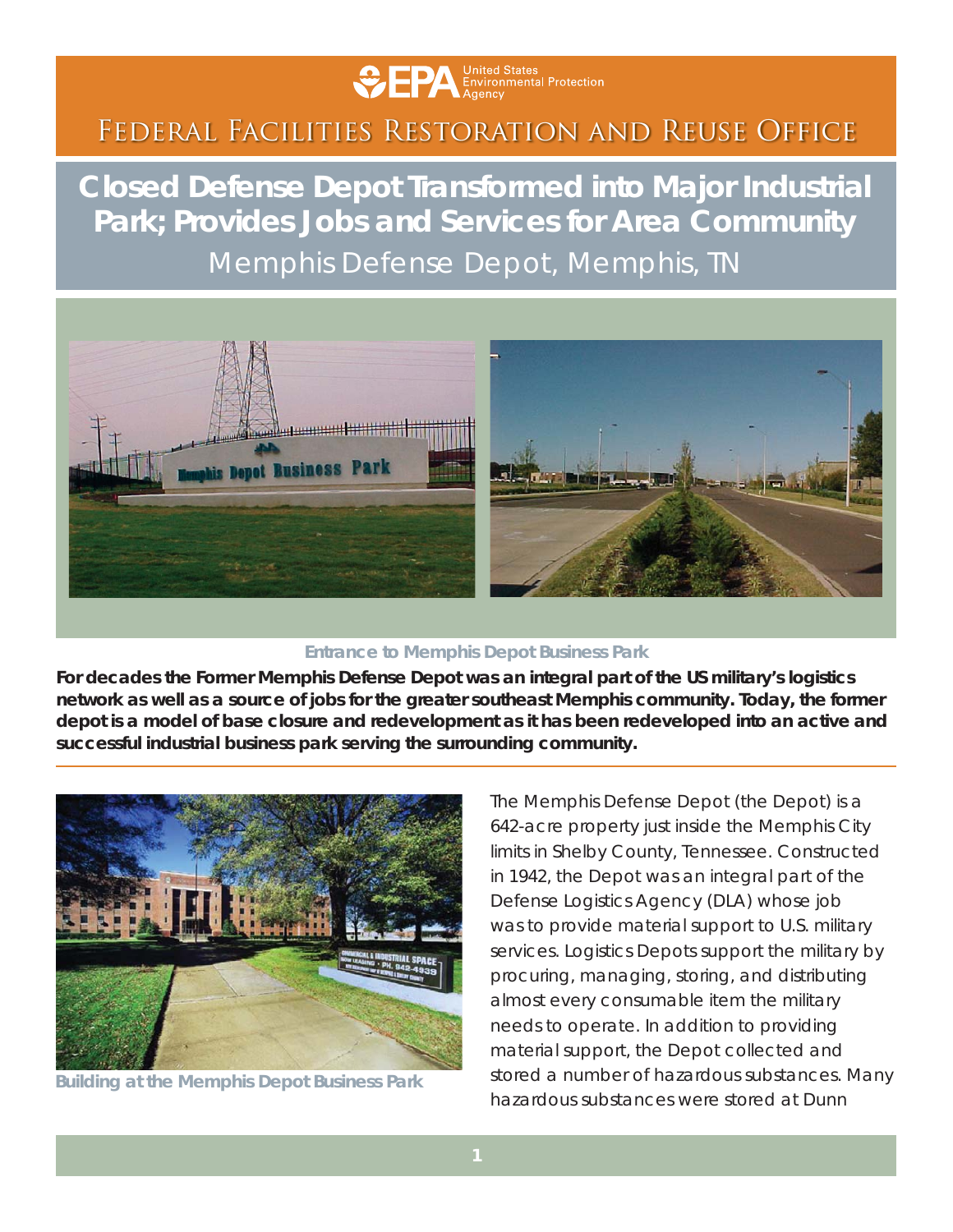Field so that they would remain in a controlled environment and under the supervision of the DLA.

In 1989, local utility companies closed three drinking wells due to contamination. This led to a larger facility investigation in 1990 by the U.S. Environmental Protection Agency (EPA) under the auspices of the Resource Conservation and Recovery Act (RCRA). Subsequently the Depot was placed on the National Priorities List (NPL) in 1992 and scheduled for cleanup under the Comprehensive Environmental Response, Compensation, and Liability Act (CERCLA). In the initial testing, a number of contaminants

were found in soil on the property including, pentachlorophenol, PCB's, heavy metals, and disposed chemical warfare materials.

The Depot entered into a Federal Facilities Agreement (FFA) with the Department of Defense, EPA, and the Tennessee Department of Environment and Conservation (TDEC) in March 1995. The three agencies worked together to comply with CERCLA standards and ensure a swift clean up process. By July of the same year, the Depot was scheduled to be closed under the Base Realignment and Closure (BRAC) Act. BRAC is a process by which former military installations are closed and the property is then transferred to the local municipality or private enterprise. To oversee this process, the BRAC Cleanup Team (BCT) was formed and included



**Environmental remediation activities at the former Memphis Defense Depot facility**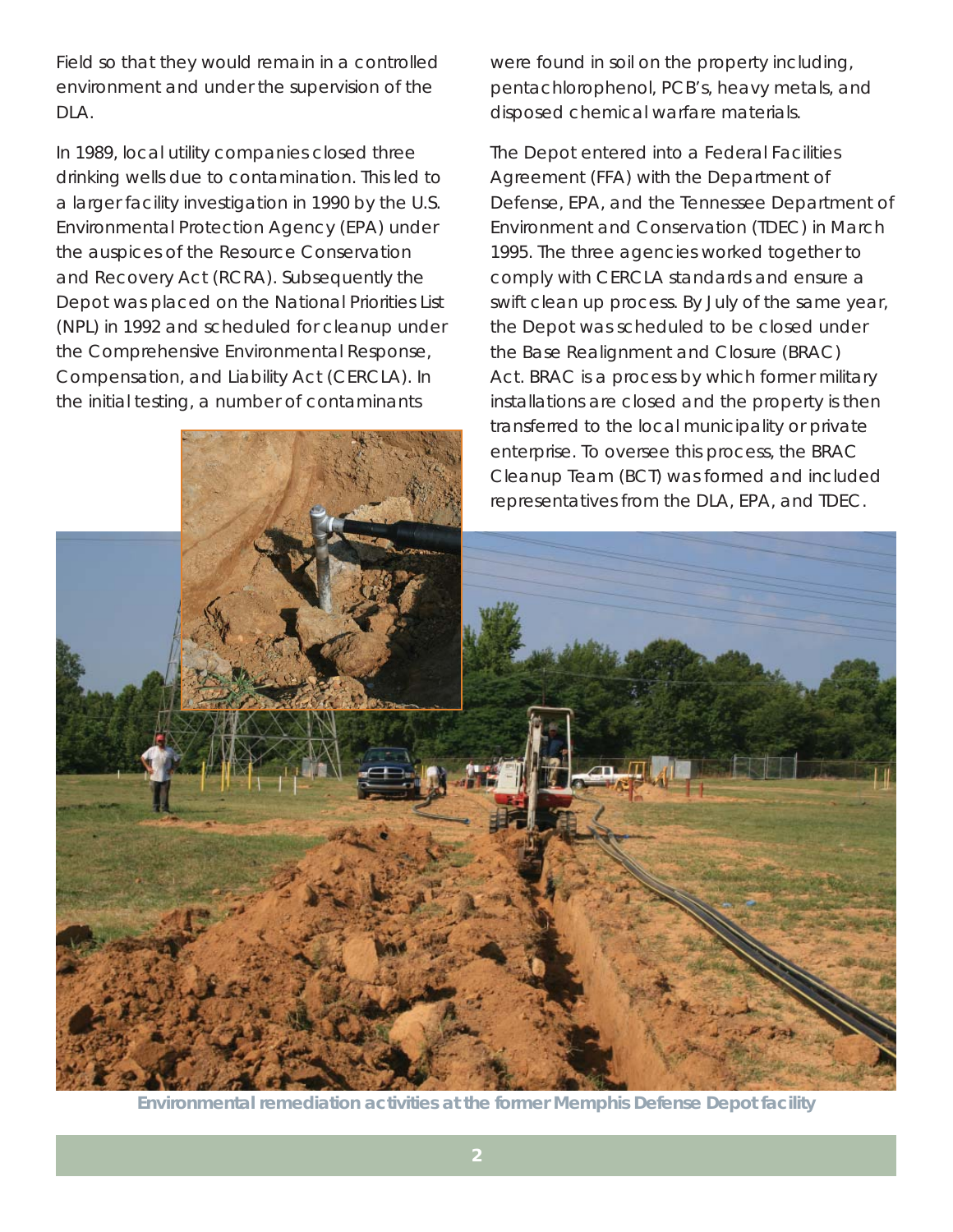At the beginning of the remediation process, the Depot was divided into two work areas, the Main Installation and Dunn Field. Dunn Field was a 60-acre disposal site on the property while the Main Installation included all other buildings and property. Between 1998 and 2001, work was done on the Main Installation to remove contaminated soil. As a result, the Main Installation now only requires ground water treatment for chlorinated volatile organic compounds (CVOCs), monitored natural attenuation (MNA) for low-concentration plume areas, and land use controls. Dunn Field, while much smaller, had higher levels of contamination. To remediate the area, contents of pits and burial trenches used to store chemical warfare agents were disposed of offsite, soil vapor extraction (SVE) was conducted in unsaturated subsurface soils, and ground water was treated with zero-valent iron (ZVI) to address CVOC contamination. Throughout the cleanup process, over 1,300 pounds of VOCs were removed from Dunn Field. Like the Main Installation, there will be ongoing monitoring of ground water contamination at Dunn Field.

To engage the community and ensure involvement with the remediation of the Depot, a Restoration Advisory Board (RAB) made up by members of the community was created. Twice a year the RAB would meet to review the progress and plans for redevelopment. In addition, the remediation team published a semiannual newsletter called EnviroNews to share cleanup status and project progress with the community. The RAB worked with the City of Memphis and the Shelby County Government to encourage economic growth and jobs.

The Depot is now home to distribution centers for large international companies like FedEx and United Parcel Service (UPS), providing over 1,300 jobs for local residents. Turpin Ballard from EPA



**New buildings at the Memphis Depot Business Park**

Region 4 was the Remedial Project Manager for the site and states, "The strategic location near the interstate and airport make it a highly desirable place to be. We are glad that the combined environmental efforts of the State, DoD, and EPA, along with the highly effective way in which the Depot Redevelopment Corporation upgraded the infrastructure and marketed the Memphis Depot Business Park, have ultimately replaced the jobs lost at the time the facility closed." Over 400 acres of the property were transferred to the Depot Redevelopment Corporation (MDRC) who now oversees the industrial park, the Memphis Depot Business Park. The MDRC's mission is to attract businesses to the Depot and create economic growth in the area.

The Depot has attracted a great deal of business due to economic incentives, over 5.5 million square feet of warehouse space, and its proximity to interstates 240 and 55, rail yards, and the Memphis International Airport. To encourage